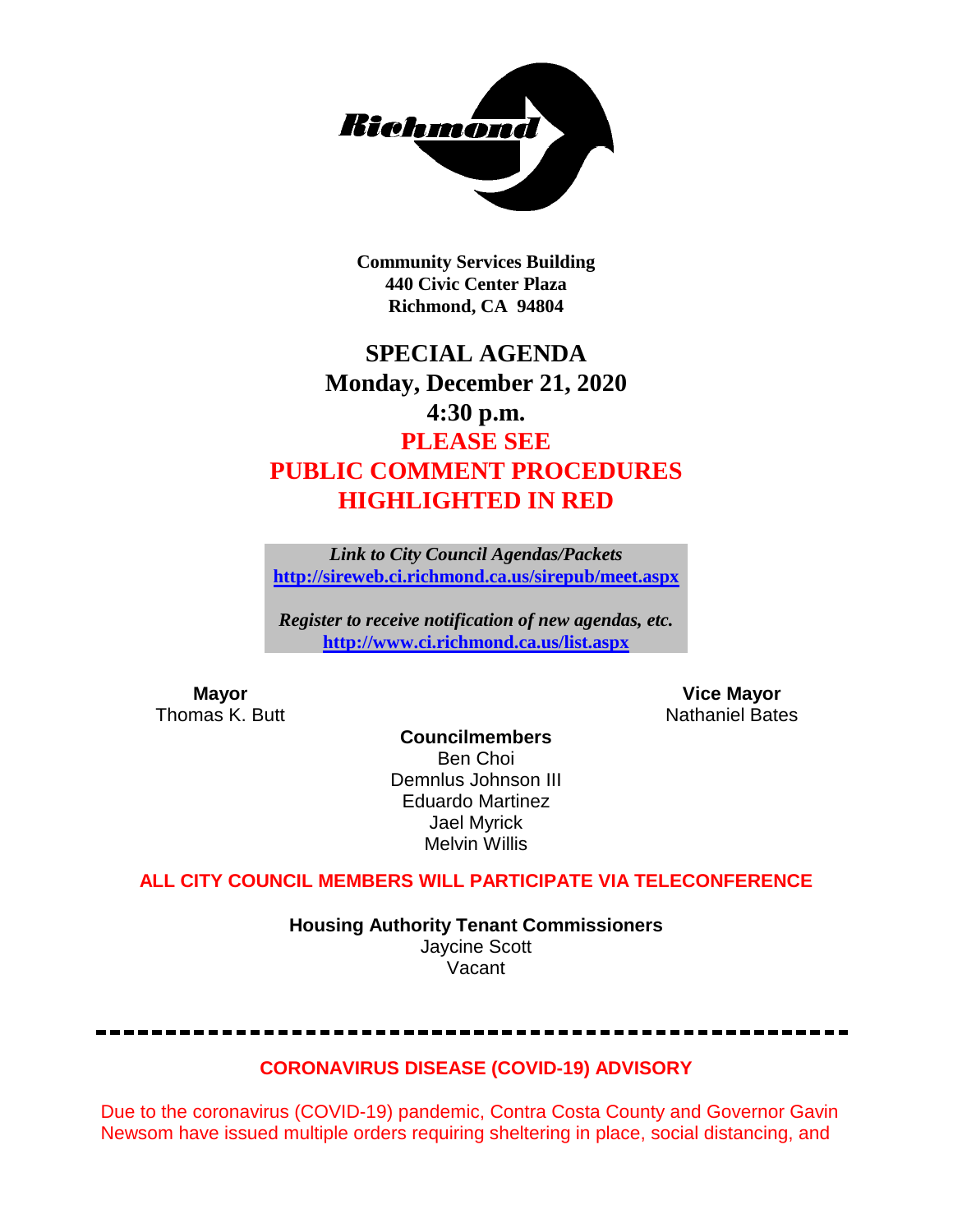reduction of person-to-person contact. Accordingly, Governor Gavin Newsom has issued executive orders that allow cities to hold public meetings via teleconferencing. Both **<https://www.coronavirus.cchealth.org/>** and

**<http://www.ci.richmond.ca.us/3914/Richmond-Coronavirus-Info>** provide updated coronavirus information.

DUE TO THE SHELTER IN PLACE ORDERS, attendance at the City of Richmond City Council meeting will be limited to Council members, essential City of Richmond staff, and members of the news media. Public comment will be confined to items appearing on the agenda and will be limited to the methods provided below. Consistent with Executive Order N-29-20, this meeting will utilize teleconferencing only. The following provides information on how the public can participate in this meeting.

# **How to watch the meeting from home:**

- 1. KCRT Comcast Channel 28 or AT&T Uverse Channel 99
- 2. Livestream online at<http://www.ci.richmond.ca.us/3178/KCRT-Live>

**Public comment may be submitted by mail, email and/or Zoom video conference in the manner that follows; provided that no member of the public may submit more than one verbal comment per agenda item.** 

**1.** Via email to [cityclerkdept@ci.richmond.ca.us](mailto:cityclerkdept@ci.richmond.ca.us) by 1:00 p.m. the day of the meeting.

Emails *MUST* contain in the subject line 1) public comments – Open Session prior to Closed Session; 2) public comments – Open Forum; or 3) public comments agenda item #\_\_ [include the agenda item number]. All such email will be posted on-line and emailed to the City Council before the meeting is called to order. The Clerk will prepare summaries of all such email and the summaries will be read into the record. **No individual email will be read into the record, only the summaries**. Due to the high volume of emails received, emails that do not contain the correct identifying information in the subject line may be overlooked and may not become part of the record. **Email received after 1:00 p.m. will not be summarized nor read into the record. Email received after 1:00 p.m. will, however, be posted on-line following the meeting as part of the supplemental materials attached to the meeting minutes.**

**2.** Via Zoom by video conference or by phone using the following link/call-in numbers – for Open Session and City Council:

**Please click the link below to join the webinar: [https://zoom.us/j/99312205643?pwd=MDdqNnRmS2k4ZkRTOWhlUldQOUF1Z](https://zoom.us/j/99312205643?pwd=MDdqNnRmS2k4ZkRTOWhlUldQOUF1Zz09) [z09](https://zoom.us/j/99312205643?pwd=MDdqNnRmS2k4ZkRTOWhlUldQOUF1Zz09) Passcode: ccmeeting**

**Or iPhone one-tap:**

**US: +16699006833,,99312205643# or +13462487799,,99312205643# Or Telephone:**

**Dial (for higher quality, dial a number based on your current location): US: +1 669 900 6833 or +1 346 248 7799 or +1 253 215 8782 or +1 312**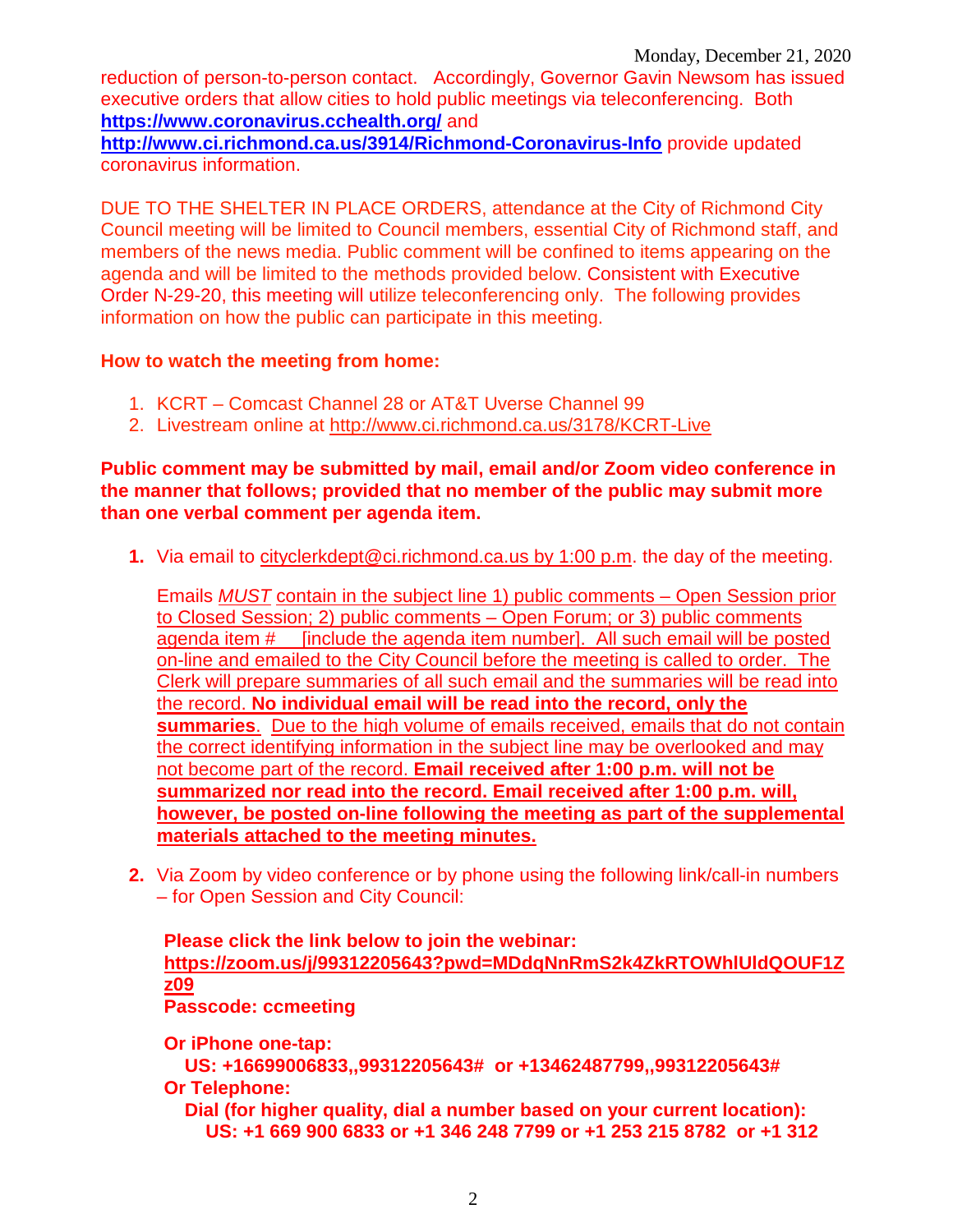# **626 6799 or +1 929 205 6099 or +1 301 715 8592 Webinar ID: 993 1220 5643**

International numbers available:<https://zoom.us/u/aehrwCgISx>

a. To comment by video conference, click on the Participants button at the bottom of your screen and select the "**Raise Your Hand**" button to request to speak when Public Comment is being asked for. Speakers will be called upon in the order they select the "Raise Your Hand" feature. When called upon, you will be unmuted. After the allotted time, you will then be re-muted. \*\*

b. To comment by phone, you will be prompted to "Raise Your Hand" by pressing "**\*9**" to request to speak when Public Comment is asked for. When called upon, you will be unmuted. After the allotted time, you will then be re-muted. Instructions of how to raise your hand by phone are available at: [https://support.zoom.us/hc/en-us/articles/201362663 -Joining-a-meeting-by](https://support.zoom.us/hc/en-us/articles/201362663)[phone.](https://support.zoom.us/hc/en-us/articles/201362663) \*\*

\*\*The clerk will announce the item number and ask individuals who would like to address the Council to raise their hand. After the clerk reads the item into the record, the request to speak period on the item will be closed.

# *The City cannot guarantee that its network and/or the site will be uninterrupted. To ensure that the City Council receives your comments, you are strongly encouraged to submit your comments in writing in advance of the meeting.*

# **Record of Public Comments:**

Public comments will be considered a public record, put into the official meeting record. Public comments will be available after the meeting as supplemental materials and will be posted as an attachment to the meeting minutes when the minutes are posted: [http://www.ci.richmond.ca.us/Archive.aspx?AMID=31.](http://www.ci.richmond.ca.us/Archive.aspx?AMID=31)

# **Accessibility for Individuals with Disabilities**

Upon request, the City will provide for written agenda materials in appropriate alternative formats, or disability-related modification or accommodation, including auxiliary aids or services and sign language interpreters, to enable individuals with disabilities to participate in and provide comments at/related to public meetings. Please submit a request, including your name, phone number and/or email address, and a description of the modification, accommodation, auxiliary aid, service or alternative format requested at least two days before the meeting. Requests should be emailed to [cityclerkdept@ci.richmond.ca.us](mailto:cityclerkdept@ci.richmond.ca.us) or submitted by phone at 510-620-6513, ext. 9, or 510-620-6509. Requests made by mail to City Clerk's Office, City Council meeting, 450 Civic Center Plaza, Richmond, CA 94804 must be received at least two days before the meeting. Requests will be granted whenever possible and resolved in favor of accessibility.

# **Effect of Advisory on In-person public participation**

During the pendency of the Executive Order N-29-20, the language in this Advisory portion of the agenda supersedes any language below in the meeting procedures contemplating inperson public comment.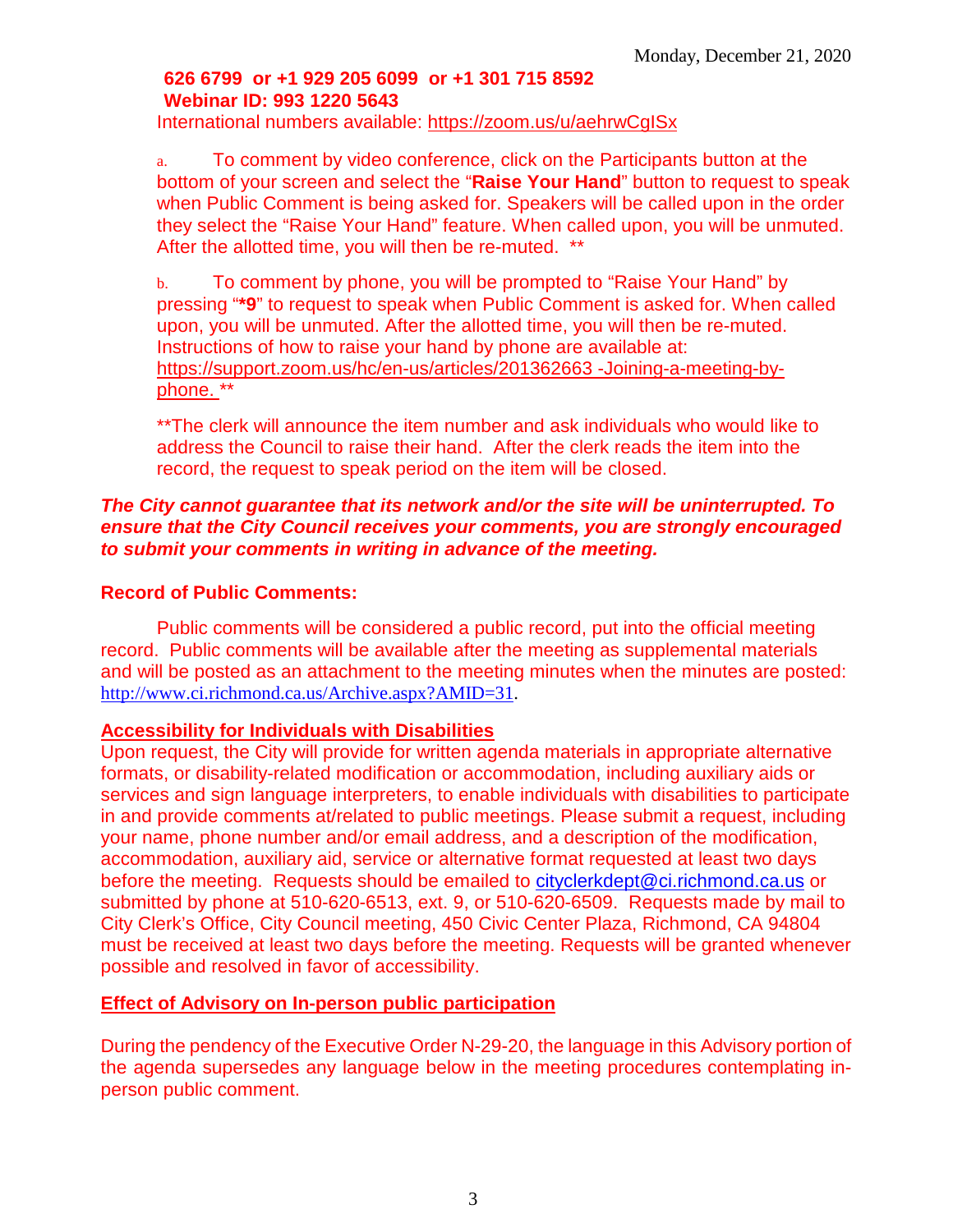# **MEETING PROCEDURES**

The City of Richmond encourages community participation at its City Council meetings and has established procedures that are intended to accommodate public input in a timely and time-sensitive way. As a courtesy to all members of the public who wish to participate in City Council meetings, please observe the following procedures:

**CITY HARASSMENT POLICY:** The City invites public comment and critique about its operations, including comment about the performance of its public officials and employees, at the public meetings of the City Council and boards and commissions. However, discriminatory or harassing comments about or in the presence of City employees, even comments by third parties, may create a hostile work environment, if severe or pervasive. The City prohibits harassment against an applicant, employee, or contractor on the basis of race, religious creed, color, national origin, ancestry, physical disability, medical condition, mental disability, marital status, sex (including pregnancy, childbirth, and related medical conditions), sexual orientation, gender identity, age or veteran status, or any other characteristic protected by federal, state or local law. In order to acknowledge the public's right to comment on City operations at public meetings, which could include comments that violate the City's harassment policy if such comments do not cause an actual disruption under the Council Rules and Procedures, while taking reasonable steps to protect City employees from discrimination and harassment, City Boards and Commissions shall adhere to the following procedures. If any person makes a harassing remark at a public meeting that violates the above City policy prohibiting harassment, the presiding officer of the meeting may, at the conclusion of the speaker's remarks and allotted time: (a) remind the public that the City's Policy Regarding Harassment of its Employees is contained in the written posted agenda; and (b) state that comments in violation of City policy are not condoned by the City and will play no role in City decisions. If any person makes a harassing remark at a public meeting that violates the above City policy, any City employee in the room who is offended by remarks violating the City's policy is excused from attendance at the meeting. No City employee is compelled to remain in attendance where it appears likely that speakers will make further harassing comments. If an employee leaves a City meeting for this reason, the presiding officer may send a designee to notify any offended employee who has left the meeting when those comments are likely concluded so that the employee may return to the meeting. The presiding officer may remind an employee or any council or board or commission member that he or she may leave the meeting if a remark violating the City's harassment policy is made. These procedures supplement the Council Rules and Procedures relating to disruption of orderly conduct at Council meetings.

Any law enforcement officer on duty or whose service is commanded by the presiding officer shall be Sergeant-at-Arms of the Council meetings. He/she, or they, shall carry out all orders and instructions given by the presiding officer for the purpose of maintaining order and decorum at the Council meetings (City Council Rules of Procedure and Order Section III F, RMC Section 2.12.030).

**\*\*\*\*\*\*\*\*\*\*\*\*\*\*\*\*\*\*\*\*\*\*\*\*\*\*\*\*\*\*\*\*\*\*\*\*\*\*\*\*\*\*\*\*\*\*\*\*\*\*\*\*\*\*\*\*\*\***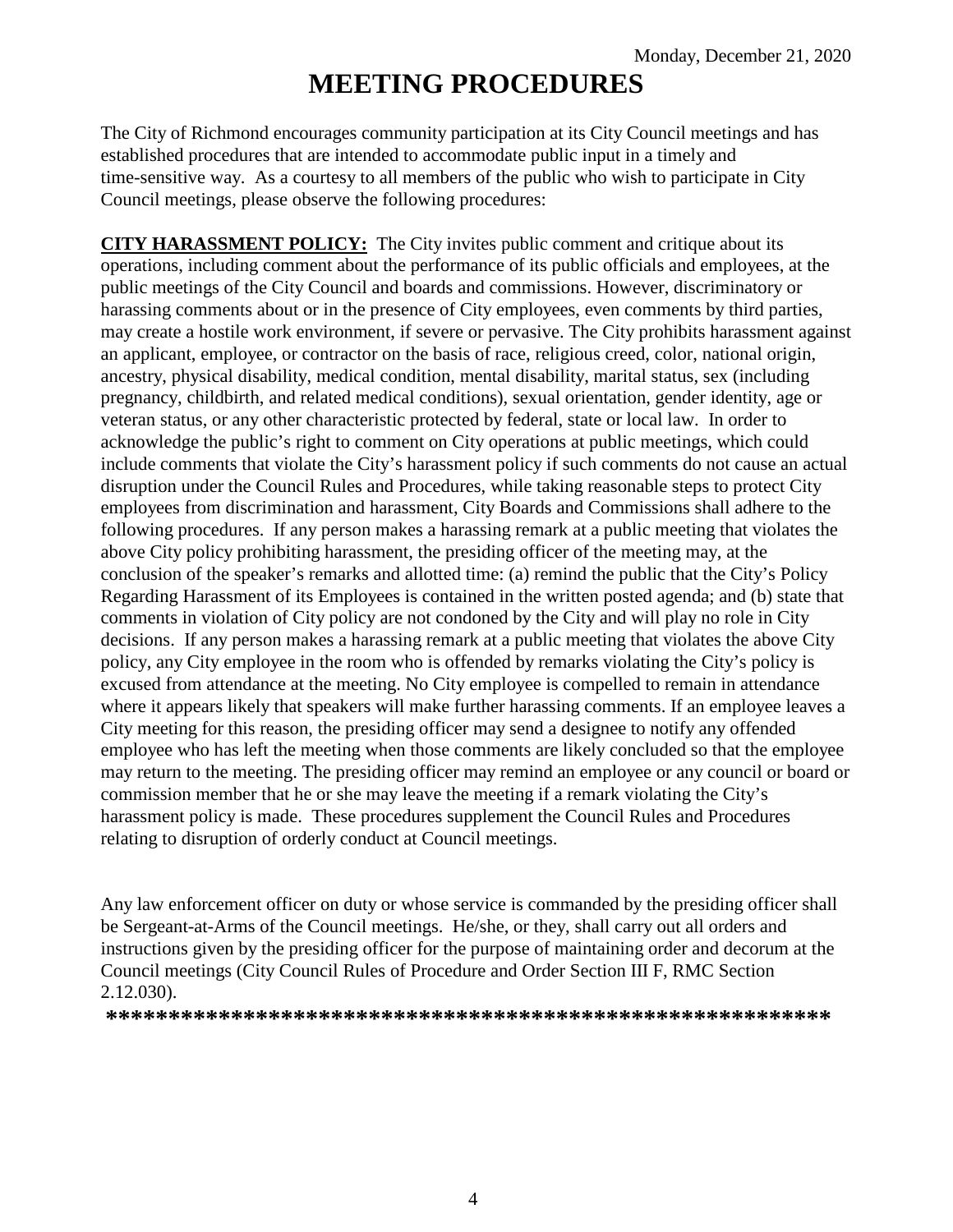# **SPECIAL OPEN SESSION TO HEAR PUBLIC COMMENT BEFORE CLOSED SESSION**

4:30 p.m.

# **A. ROLL CALL**

### **B. PUBLIC COMMENT BEFORE CLOSED SESSION**

#### **C. ADJOURN TO CLOSED SESSION**

# **CLOSED SESSION**

Shimada Room of the Community Services Building

#### **CITY COUNCIL**

CONFERENCE WITH LEGAL COUNSEL - EXISTING LITIGATION (paragraph (1) of Subdivision [d] of Government Code Section 54956.9):

Michael Davis v. City of Richmond, et al.

San Francisco Baykeeper and West County Toxics Coalition v. City of Richmond

CONFERENCE WITH LEGAL COUNSEL - ANTICIPATED LITIGATION (initiation of litigation pursuant to paragraph (4) of Subdivision (d) of Government Code Section 54956.9):

One case

CONFERENCE WITH LABOR NEGOTIATORS (Government Code Section 54957.6):

Agency Representatives: Jack Hughes Employee organizations:

- 1. SEIU Local 1021 Full Time Unit
- 2. SEIU Local 1021 Part Time Unit
- 3. IFPTE Local 21 Mid-Level Management Unit
- 4. IFPTE Local 21 Executive Management Unit
- 5. Richmond Police Officers Association RPOA
- 6. Richmond Police Management Association RPMA
- 7. IAFF Local 188
- 8. Richmond Fire Management Association RFMA